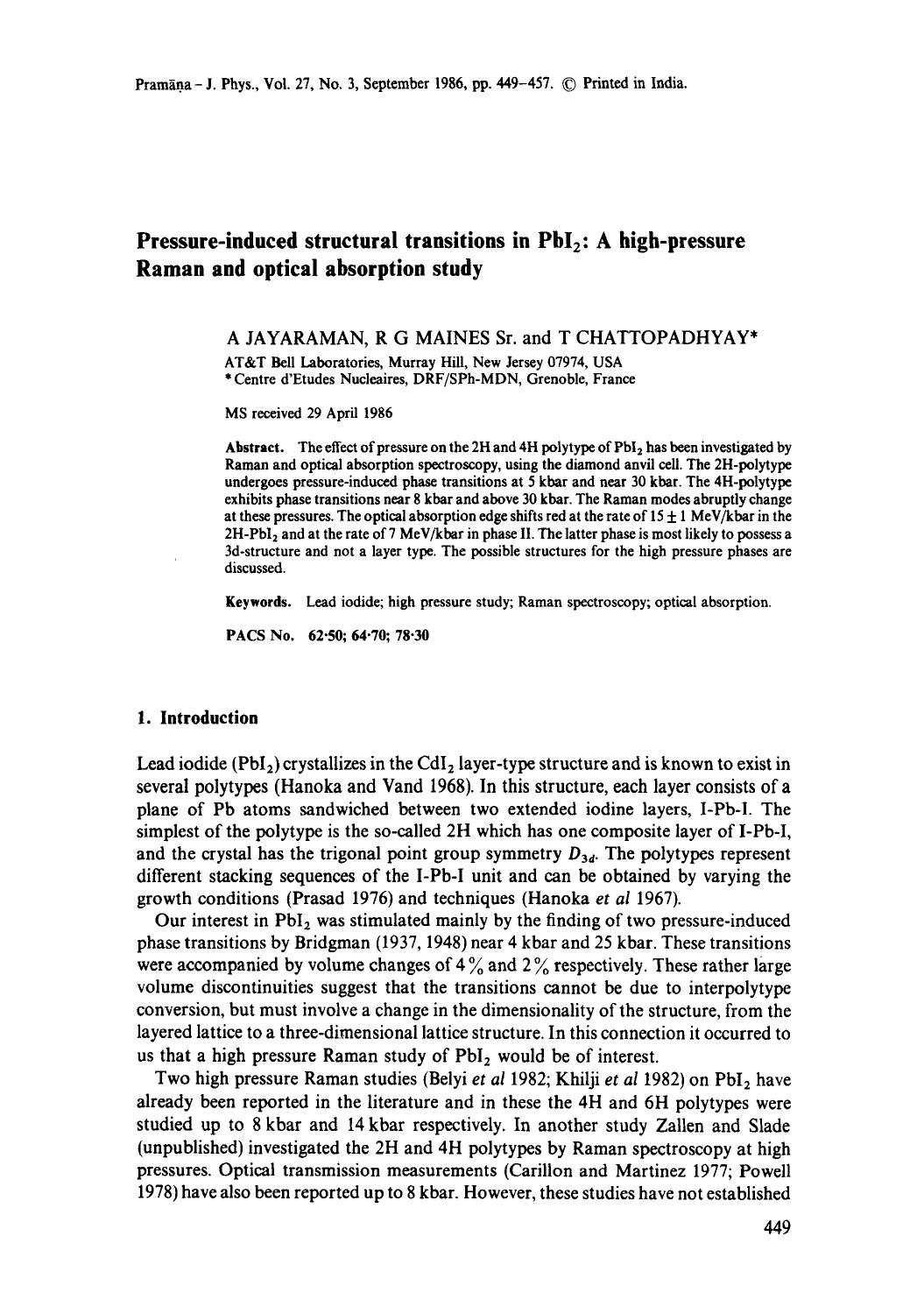the nature of pressure-induced phase transitions and further there are some discrepancies between them.

We have carried out Raman and optical absorption studies on  $2H-PbI_2$  up to 60 kbar hydrostatic pressure in a gasketed diamond anvil cell and have also studied the 4H polytype. The results of these investigations will be presented and discussed in this paper.

# **2. Experiments and results**

Vapour grown crystals of  $PbI_2$  were available to us. These were a few millimeters in thickness and 5 or 6 mm in linear dimensions. The crystals were deep orange in colour and in thin layers exhibited an orange yellow transmission. For optical absorption and Raman studies very thin slices (20–30  $\mu$ m thick) were peeled off and shaped to the appropriate size for mounting inside the gasket hole. The material is so soft that its shaping to the desired size presented no problems.

Hydrostatic pressure was generated in a gasketed diamond anvil cell (Piermarini and Block 1975) and the pressure was measured using the ruby fluorescence technique (Barnett *et al* 1973). For pressure medium the standard 4: 1 methanol-ethanol mixture was used.

All Raman measurements were carried out using a Spex double monochromator equipped with a conventional photon-counting system. For excitation the 647.1 nm line of a krypton laser was used, at a power level of 20-30 mW. The absorption spectra were taken using a microoptic set-up similar to the one used in our study of lead tungstates (Jayaraman *et al* 1985). The Raman as well as the absorption spectra in the diamond cell were taken at room temperature.

#### 2.1 *2H-PbI2*

The Raman spectrum of the 2H-polytype is shown in figure 1 for 1 bar, 5-5 kbar and 22 kbar. The 1 bar spectrum exhibits three peaks at 73 cm<sup>-1</sup>, 95 cm<sup>-1</sup> and 110 cm<sup>-1</sup>. For the 2H-polytype, group theory predicts two Raman active eigenfrequencies, due to the iodine intralayer symmetric stretching vibrations of  $E<sub>g</sub>$  symmetry (doubly degenerate shear deformation modes) and  $A_{1g}$  symmetry (nondegenerate breathing mode). Polarization studies (Zallen and Slade 1975) have established that the 73 cm<sup>-1</sup> peak corresponds to  $E<sub>g</sub>$  symmetry and the 95 cm<sup>-1</sup> peak to the  $A<sub>1g</sub>$  symmetry mode. The feature at  $110 \text{ cm}^{-1}$  is believed to be due to a combination band.

At a pressure just above 5 kbar the crystal undergoes a phase transition abruptly. The initially transparent crystal is criss-crossed by a triangular pattern and appears brownish in colour. The Raman spectrum of this high pressure phase is shown in figure 1 (b) recorded at 5.5 kbar pressure. The spectrum is very different and in particular has new sharp peaks at lower frequencies. The 22 kbar spectrum is basically the same except for a companion peak to the 70 cm<sup>-1</sup> and 115 cm<sup>-1</sup> peaks. At a pressure just above 35 kbar the spectrum is very complex and we attribute this to the second pressureinduced phase transition. Bridgman reported the second phase transition in  $PbI<sub>2</sub>$  at about 25 kbar and this lower value is probably due to the presence of shear stresses in Bridgman's compression studies. In the present experiments the samples were surrounded by a hydrostatic pressure medium. The pressure dependence of the Raman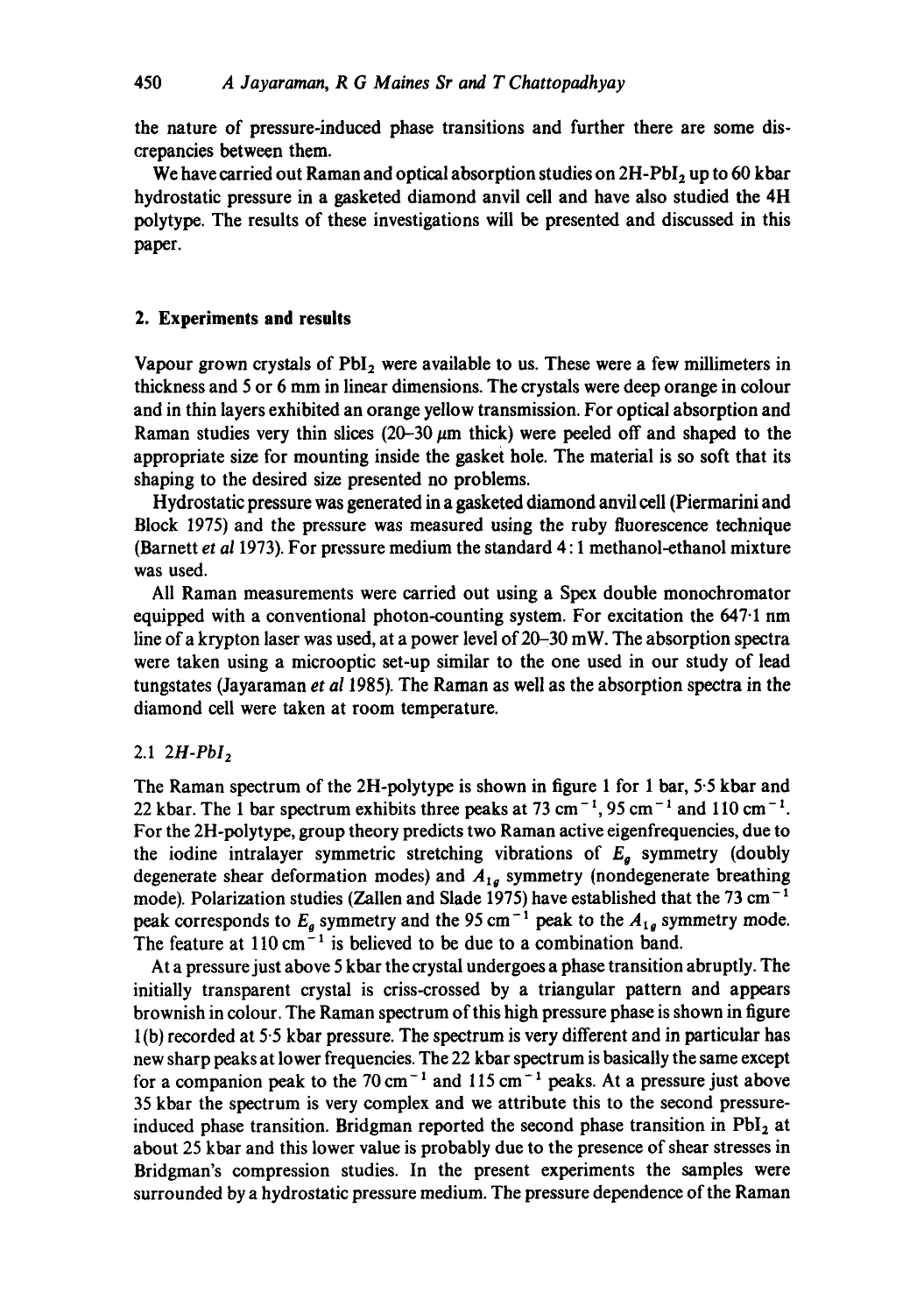

**Figure 1.** Raman spectra of 2H-PbI<sub>2</sub> at different pressures.

**frequencies is plotted in figure 2, which dearly shows the pressure-induced phase**  transitions. Above 45 kbar pressure only one Raman peak near 60 cm<sup>-1</sup> was observed. **It is not clear if this is due to yet another phase transition to a simpler structure. The transitions are reversible and as judged by the Raman peaks the sample goes back to the 2H-polytype. However, a large hysteresis is observed. The reverse transition to 2H occurs near 0"5 kbar.** 

**PbI2 showed striking changes in optical transmission when pressurized in the diamond cell and viewed under the microscope; the substance changed colour from yellow to black. Therefore, we investigated the changes in the optical absorption with pressure up to 60 kbar. In figure 3 the optical absorption curves for the 2H-polytype is**  shown for several pressures. The sample thickness was of the order of  $20-30~\mu m$  and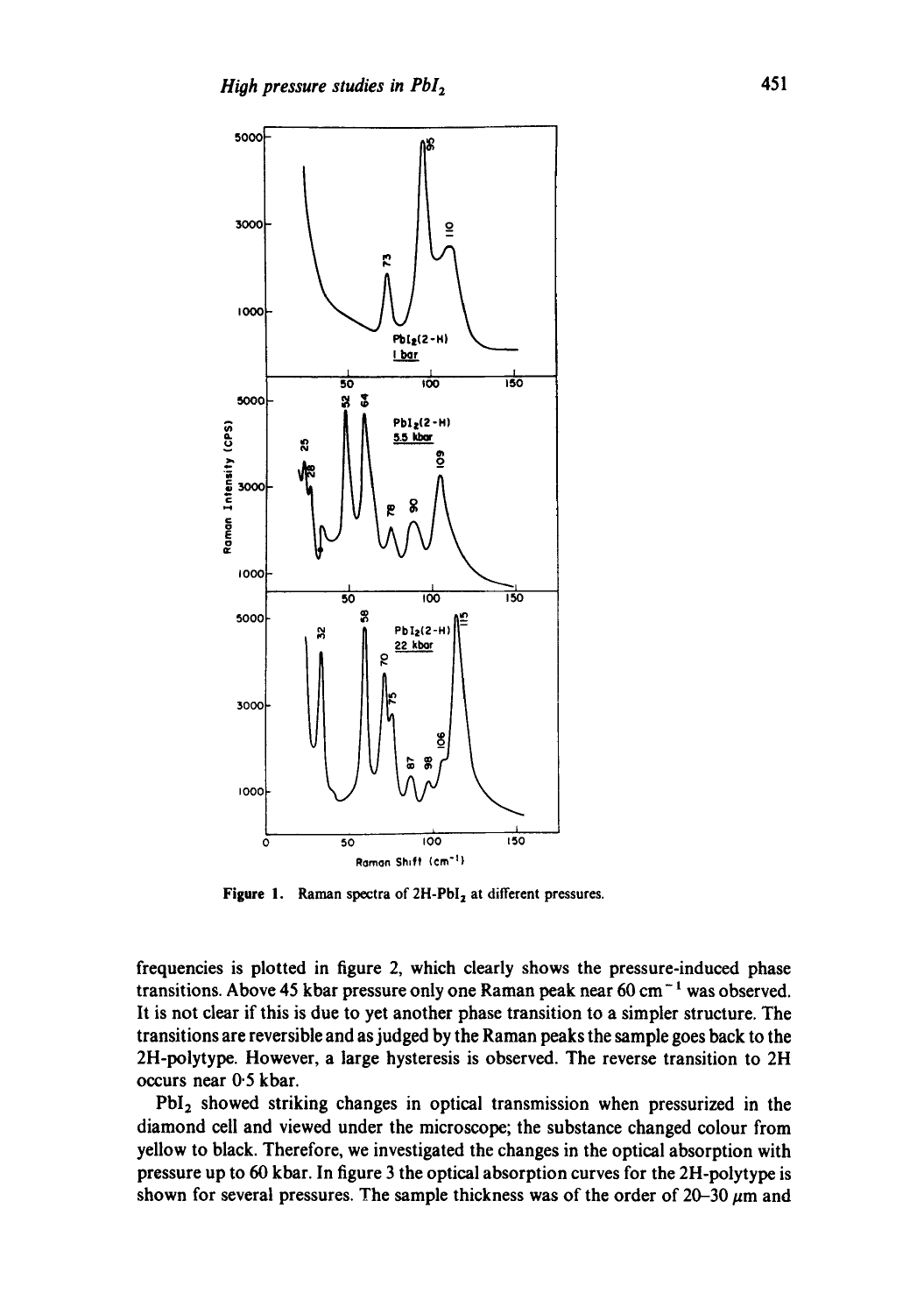

**Figure 2.** Pressure dependence of the Raman peaks in 2H-PbI<sub>2</sub>. Phase transition shown **near 40 kbar is tentative.** 



Figure 3. Shift in the optical absorption edge of 2H-PbI<sub>2</sub> at different pressures. Above 4 kbar it **is phase II and above 30 kbar it is phase** III.

**hence these are really thick sample absorption curves. The absorption edge is well defined and the shifts are parallel up to 5 kbar for phase I. The curve for 6.6 kbar very**  definitely belongs to the high pressure phase PbI<sub>2</sub> (II) and this is qualitatively different **from the curve for phase (I). Although the crystal broke up in some areas and traversed**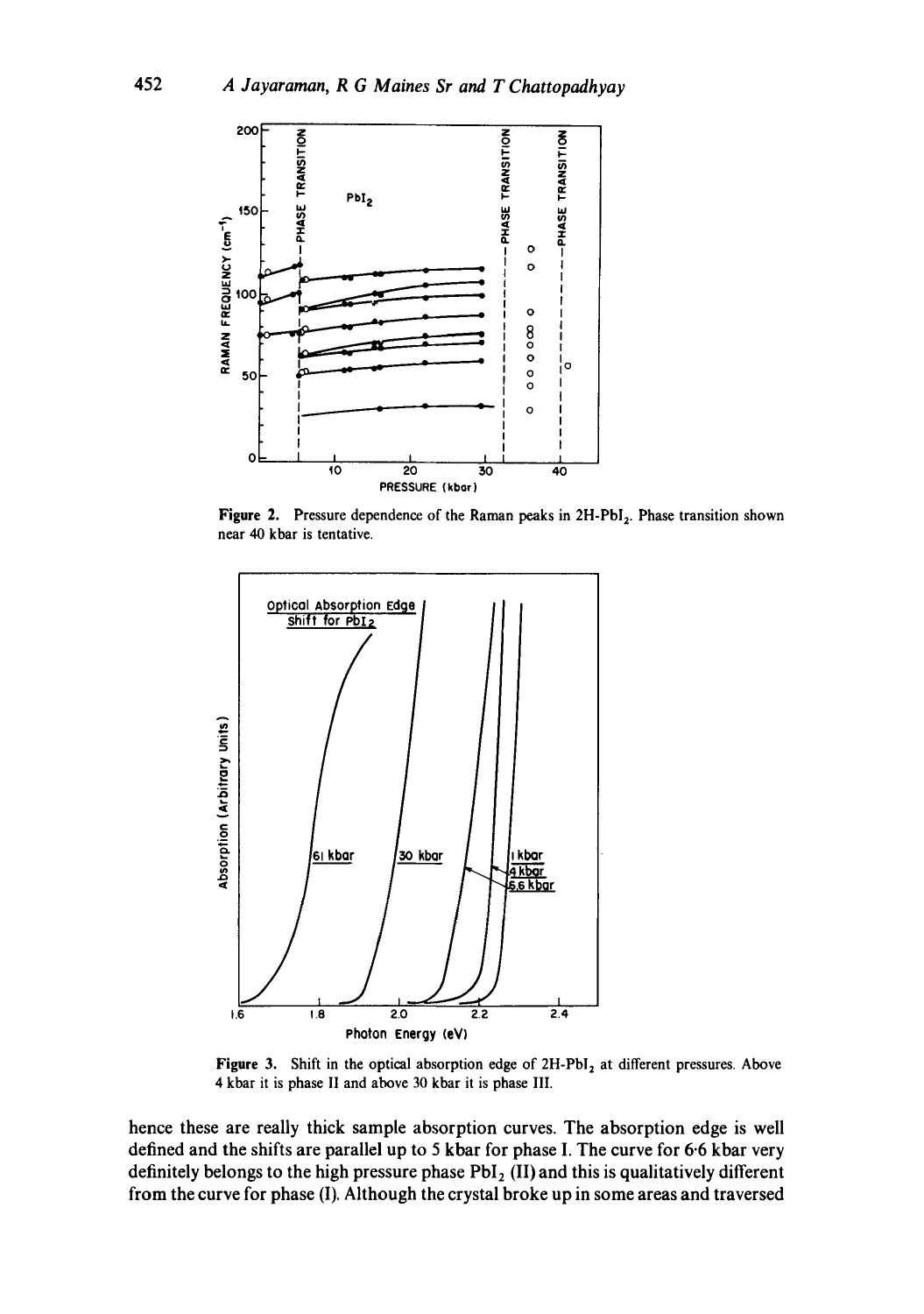by a triangular pattern, for taking the absorption data in phase II the light spot was focussed on a portion of the crystal which did not show any direct light coming through. The absorption curve for the 30 kbar also belongs to phase II and it is parallel to that of the 6-6 kbar edge. At 61 kbar the transmission becomes much weaker and the crystal appears dark red in colour. The absorption curve also looks qualitatively different. In this region the  $PbI_2$  (II) phase would have transformed to another high pressure phase. The qualitative feature of this absorption edge suggests that it may be associated with an indirect edge. The absorption edge shift with pressure for the 2H- $PbI<sub>2</sub>$  is plotted in figure 4. A clear break in slope at the I to II transition is seen.

# 2.2 *4H-PhI2*

Zallen and Slade (1975) have shown by high temperature Raman studies that the 2Hpolytype transforms to the 4H-type when heated above 145°C and the phase is quenchable on cooling to room temperature. The 4H-polytype samples for our study were obtained by heating the 2H-type to 180°C and cooling to RT. The spectrum of the heat-treated sample is shown in figure 5a and this is consistent with that of the 4Hpolytype. In particular the rigid layer mode at  $15 \text{ cm}^{-1}$  is characteristic of the 4Hpolytype. This polytype undergoes the first pressure-induced phase transition near 8 kbar and the phase transition appears qualitatively similar to that of the 2H polytype near 5 kbar. However the Raman spectrum of this high pressure phase is different. These spectra taken at 10 kbar, 19 kbar and 33 khar are shown in figures 5 and 6. The 48 kbar spectrum shown in figure 6 is quite different and evidently is due to another phase transitions. On releasing the pressures the transitions are reversible, but the phase obtained at 1 bar is found to be not the 4H-polytype but the 2H-polytype. This is confirmed by recompression, when the first-phase transition occurs near 5 kbar and has an identical Raman spectrum with that of the phase II of the 2H-polytype.

## 3. **Discussion**

Zallen and Slade (unpublished) first investigated the  $2H-PbI_2$  under hydrostatic pressure by Raman spectroscopy and found the I-II phase transition to occur near



**Figure** 4. A plot of the energy gap shift with pressure. The break in slope is due to the 5 kbar phase transition.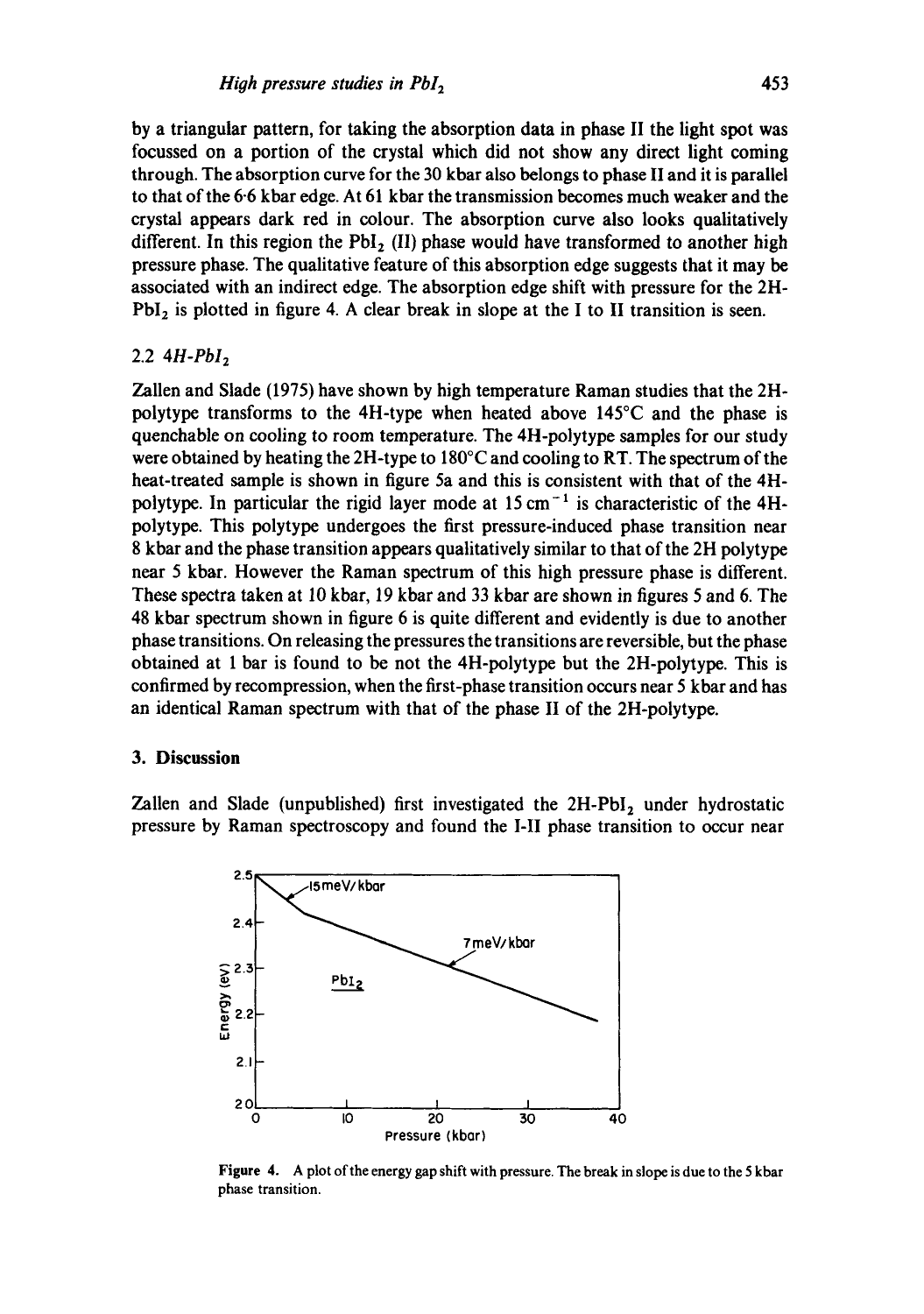

Figure 5. Raman spectra of 4H-PbI<sub>2</sub> at different pressures.

4 kbar. Further, Zallen (unpublished) noted that the 4H-polytype failed to transform even at 6 kbar, the limit of pressure in that experiment. Our observations and the spectrum of the high pressure phase are in very good agreement with the results of the above studies.

Belyi *et al* (1982) investigated PbI<sub>2</sub> under hydrostatic pressure up to 7 kbar, by Raman spectroscopy. In this study the I-II phase transition was found to occur near 5 kbar, as evidenced by the abrupt change in the Raman spectrum, and the starting material is stated to be the  $4H-PbI_2$ . On the other hand we find that the  $4H-polytype$ undergoes the first pressure-induced phase transition near 8 kbar, and it is only the 2Hpolytype that shows this transition near 5 kbar. Further, the spectrum obtained by Belyi *et al* for the high pressure phase is exactly the same as our spectrum for phase II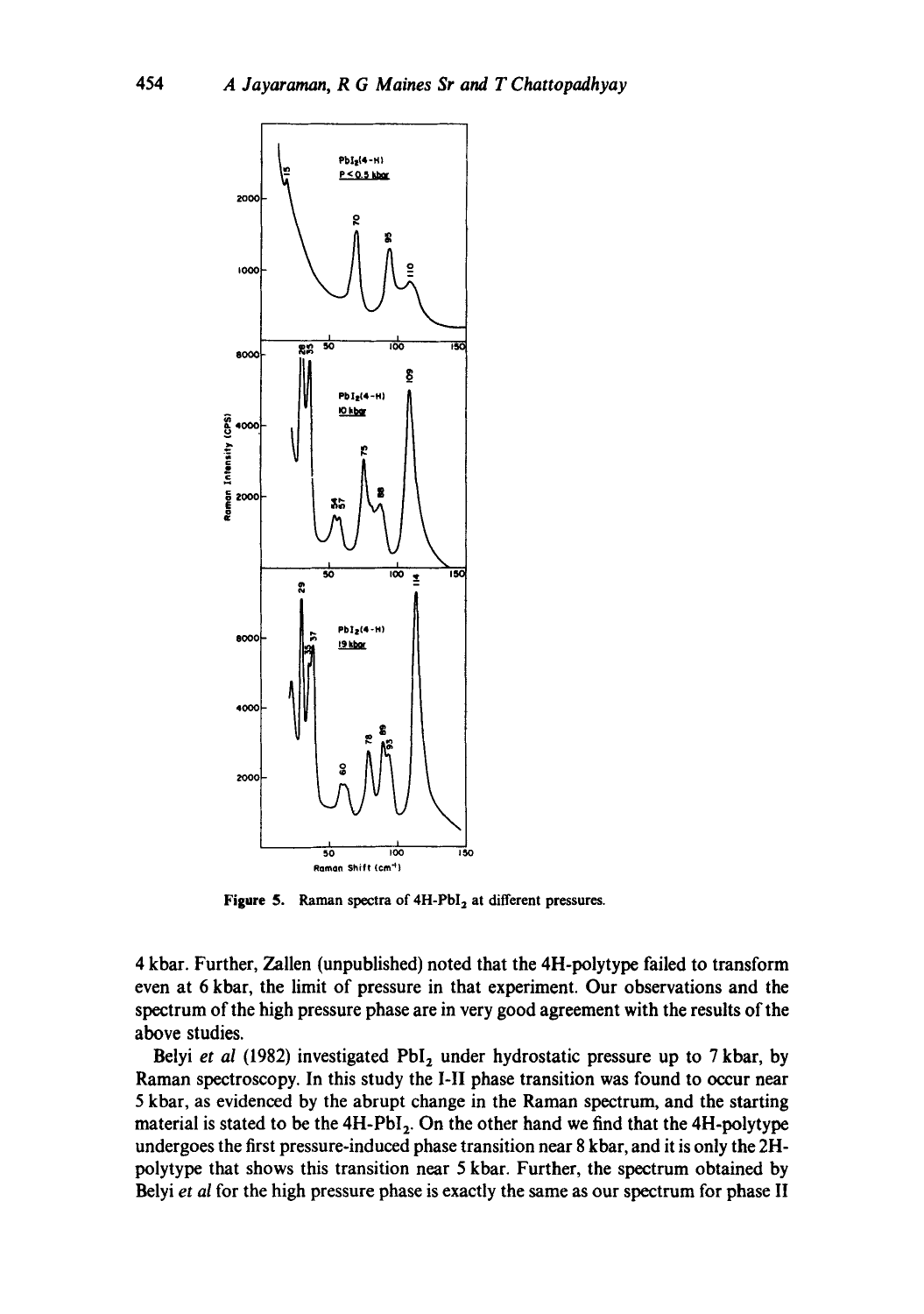

Figure 6. Raman spectra of 4H-PbI<sub>2</sub> at two different pressures.

obtained with the 2H-polytype as the starting material. Therefore we believe that the starting material in Belyi *et al* study must have been the 2H-PbI<sub>2</sub> and not the 4H-PbI<sub>2</sub>.

Khilji *et al* (1982) investigated the 6H-PbI<sub>2</sub> up to 14 kbar hydrostatic pressure by Raman spectroscopy and found the first pressure-induced phase transition at 8.2 kbar. The Raman spectrum of this phase is not the same as our spectrum for phase II. However Khilji *et al* (1982) found that the spectrum changed on recompression and the pressure of transition moved downwards. After two recyclings a consistent spectrum was obtained. This final spectrum is exactly the same as our spectrum for phase II. In our experiments on the 4H-polytype a similar behaviour was noticed. After one cycling the transition pressure came down to 5 kbar and the Raman spectrum became identical with that of the spectrum of phase II obtained with the 2H-polytype as the starting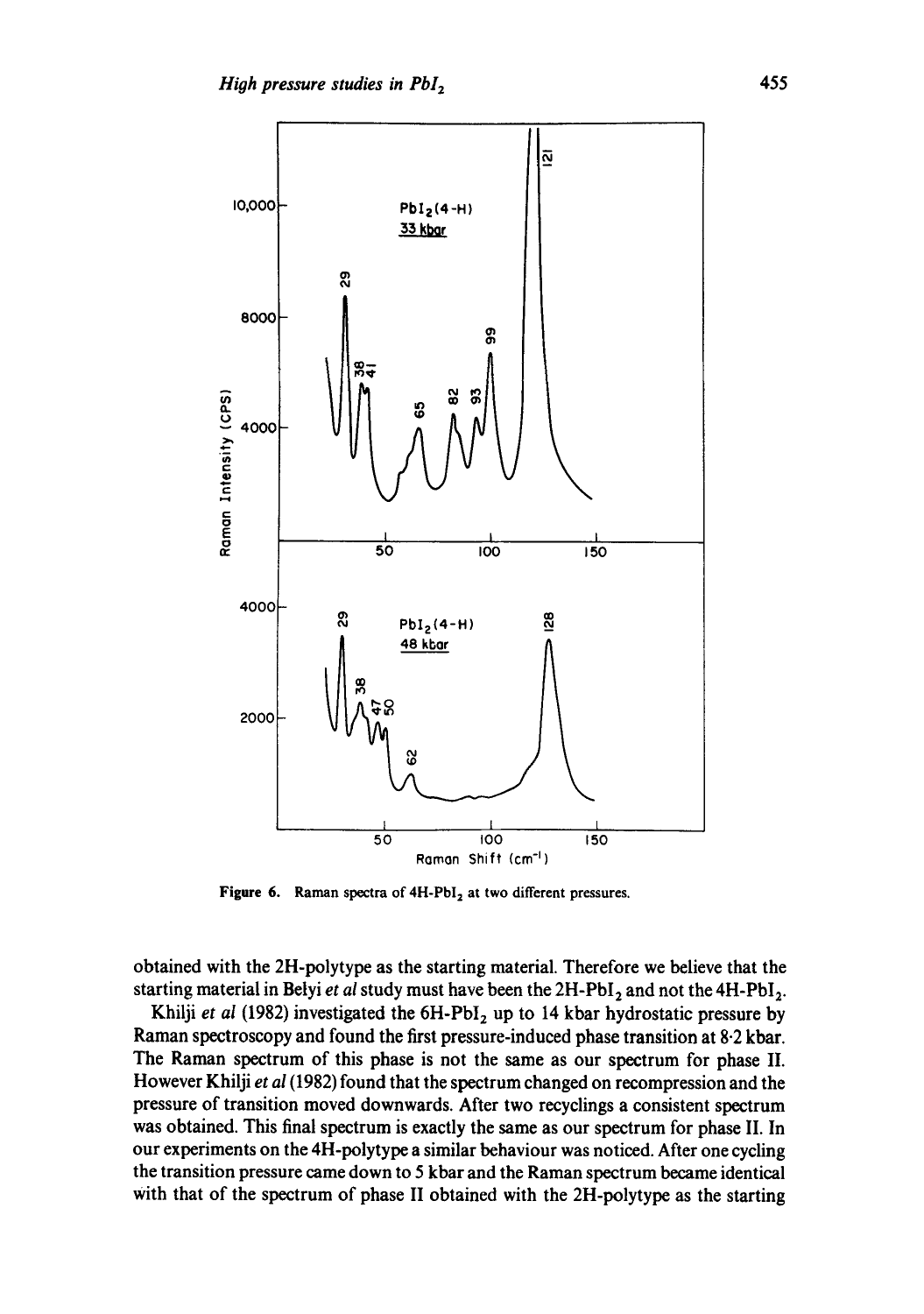material. Our interpretation of Khilji et al's results is that the high pressure phase reverts to the 2H-polytype and once the seeds of other polytypes are removed by repeated cycling, the reversion is all to the 2H-polytype.

Band structure calculations (Schluter and Schluter 1974) indicate that PbI, has a direct gap at the A point in the Brillouin zone, which is the lowest. The pressure coefficient for this gap is expected to be negative, as in the case of Pb monochalcogenides (Martinez 1980). There are three excitonic transitions associated with this edge, but at room temperature and with thick samples these are not resolved. Therefore we can obtain only the pressure coefficient of the lowest edge and we find that this has a value of  $-15\pm 1$  MeV/kbar. This value is in good agreement with the pressure coefficients obtained by Powell (1978)  $(-15.5 \text{ MeV/kbar})$  and by Carillon and Martinez (1977) ( $-14.5 \pm 0.5$  MeV/kbar). The large value of the pressure coefficient, roughly a factor of two larger than in Pb mono-chalcogenide semiconductors, is attributed to the layered character of the lattice (Martinez 1980) of  $PbI<sub>2</sub>$ .

In phase II the absorption appears to be due to a direct gap and the pressure coefficient has a value  $-7$  MeV/kbar. This value is more in line with the coefficients of Pb mono-chalcogenides which have the NaCl-type structure. Therefore we attribute the change in the pressure coefficient to the lower value, to a transition from the layer structure to a 3d lattice structure.

At the present time very little can be said about the nature of the absorption edge in phase III. The absorption curve at 61 kbar is suggestive of an indirect gap for the material.

## *3.1 Structure of the high pressure phase*

The large volume change noted by Bridgman at the I to II phase transition and the Raman spectrum of phase II strongly suggest that the above transition is not an interpolytype one. Richter and Clark (1979) investigated the P-T diagram of  $PbI<sub>2</sub>$  and speculated that phase II might have a defect NiAs-type structure. However this would be a semiconductor-to-metallic transition. This can be ruled out in the light of the present and previous optical absorption and Raman studies. Belyi *et al* (1982) proposed the  $\beta$ -HgI<sub>2</sub> (yellow modification) structure for the phase II of PbI<sub>2</sub>. But the Raman spectrum of phase II bears no resemblance whatever to the spectrum of five phases of HgI<sub>2</sub> reported by Khilji *et al* (1981).

For  $AX_2$  compounds crystallizing in the CdI<sub>2</sub> layer-type structure increasing coordination leads to the following structure types (Seifert 1968):  $ZrO<sub>2</sub>$  (monocl.) (Arashi and Ishigame 1982) with 7-fold coordination,  $ZrO<sub>2</sub>(tet)$  or fluorite type with 8fold coordination and finally the  $PbCl<sub>2</sub>$  type with approximately 9-fold coordination. Of these, the PbCl<sub>2</sub> structure is the densest for  $AX_2$  oxides and halides. No pressureinduced phase transition is known for compounds with PbCl<sub>2</sub> structure (Pistorius 1976). Fluorite structure compounds are known to transform under pressure to the PbCl<sub>2</sub> type structure (Pistorius 1976). Thus the possible sequence for CdI<sub>2</sub>-type structure is  $ZrO_2$ (monocl.)  $\rightarrow ZrO_2$ (tet)  $\rightarrow$  fluorite  $\rightarrow$  PbCl<sub>2</sub>-type. Of these, the tetragonal  $ZrO<sub>2</sub>$  structure is more likely for PbI<sub>2</sub>-phase II, and fluorite or PbCl<sub>2</sub>-structure for phase III. Only an *in situ* high pressure x-ray diffraction study can settle this question.

Finally it is interesting to note that CdI<sub>2</sub>, which has the same layer structure does not exhibit any phase transition up to 90 kbar, the limit of pressure reached in a high